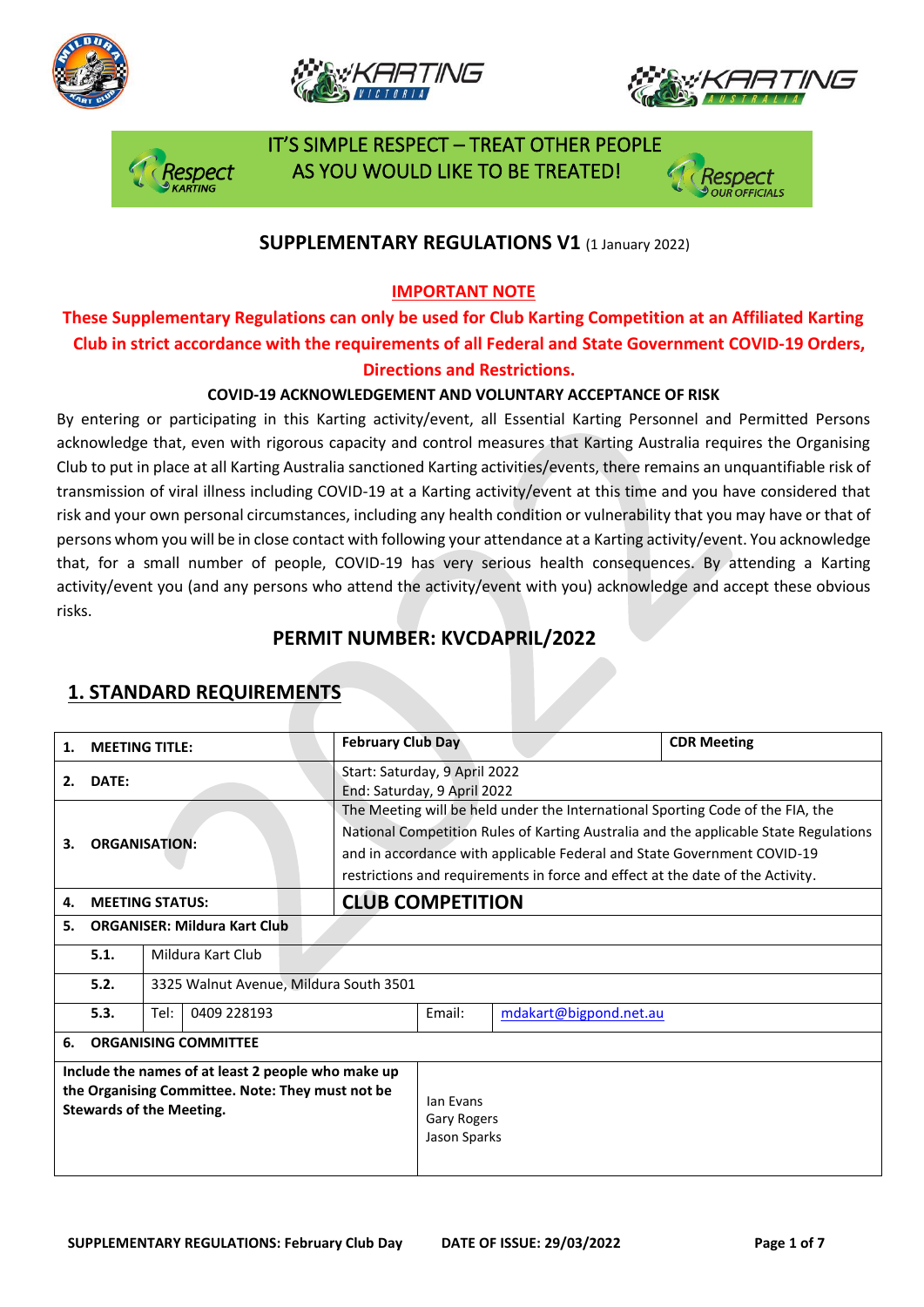







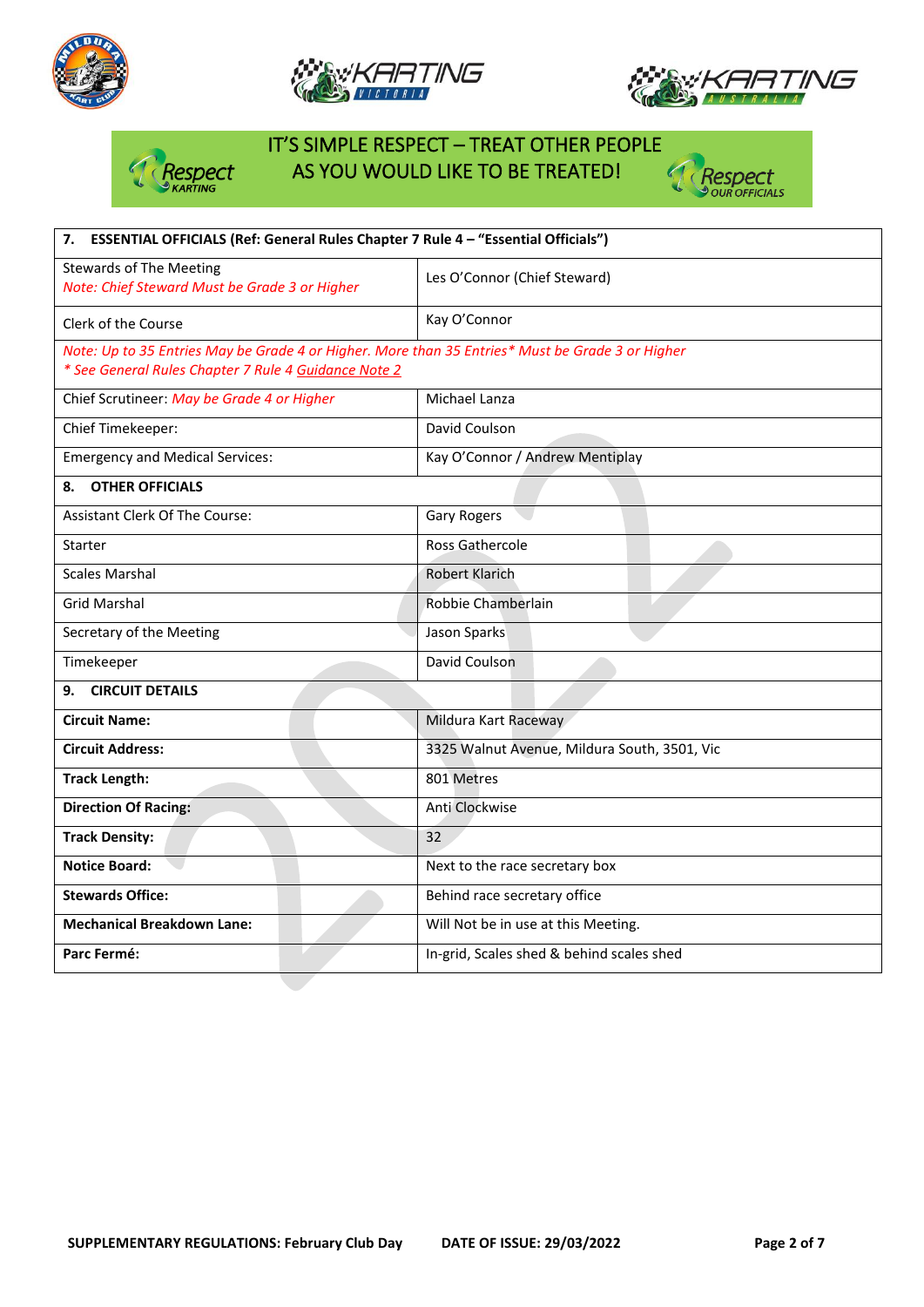









## **2. ADMINISTRATION**

| 1.                                                                                                               | Anyone that holds a KA karting licence may compete at club events                                  |                                                                                                                                    |                 |                  |                                                                         |  |  |
|------------------------------------------------------------------------------------------------------------------|----------------------------------------------------------------------------------------------------|------------------------------------------------------------------------------------------------------------------------------------|-----------------|------------------|-------------------------------------------------------------------------|--|--|
| 2.                                                                                                               | The Club must maintain a register of all permitted persons who enter the Circuit for the<br>Event. |                                                                                                                                    |                 |                  |                                                                         |  |  |
| 3.                                                                                                               | The number of entries in the Event is strictly limited by Government Directions/Orders.            |                                                                                                                                    |                 |                  |                                                                         |  |  |
|                                                                                                                  |                                                                                                    | Pre-entry for the Event is essential. There will be NO ENTRIES ACCEPTED ON THE DAY.                                                |                 |                  |                                                                         |  |  |
|                                                                                                                  |                                                                                                    | The Competition Groups listed below are permitted to compete at this Meeting.                                                      |                 |                  |                                                                         |  |  |
| <b>COMPETITION GROUPS</b><br>4.                                                                                  |                                                                                                    | Competition Group names as listed in the 2022 Australian Karting Manual Competition                                                |                 |                  |                                                                         |  |  |
|                                                                                                                  | Rules Chapter 5 Rule 7 must be used.                                                               |                                                                                                                                    |                 |                  |                                                                         |  |  |
|                                                                                                                  |                                                                                                    | See the Important Notes for Clubs About 4SS Racing (Class Rules, Chapter 20)<br><b>Eligible Classes for each Competition Group</b> |                 |                  |                                                                         |  |  |
| <b>Competition Group</b>                                                                                         |                                                                                                    |                                                                                                                                    |                 |                  |                                                                         |  |  |
| Cadet                                                                                                            |                                                                                                    | Cadet 9                                                                                                                            | Cadet 12        | Cadet 4SS        | <b>NOTE: Cadet 9 and Cadet 4SS MUST be</b><br>arranged behind Cadet 12. |  |  |
| <b>Junior (Lower Performance)</b>                                                                                |                                                                                                    | KA4                                                                                                                                | Light and Heavy |                  |                                                                         |  |  |
| <b>Junior (Higher Performance)</b>                                                                               |                                                                                                    | KA3                                                                                                                                |                 |                  |                                                                         |  |  |
| <b>Senior 4 Stroke</b>                                                                                           |                                                                                                    | 4SS Senior                                                                                                                         |                 |                  |                                                                         |  |  |
| <b>Senior (Lower Performance)</b>                                                                                |                                                                                                    |                                                                                                                                    |                 | Light and Medium | Victorian Combined Light, Medium,                                       |  |  |
|                                                                                                                  |                                                                                                    | KA3                                                                                                                                |                 |                  | <b>Heavy and Masters</b>                                                |  |  |
| <b>Senior TaG</b>                                                                                                |                                                                                                    | TaG 125                                                                                                                            | Light and Heavy |                  | X30                                                                     |  |  |
| $\bullet$                                                                                                        |                                                                                                    | Should any Competition Group reach 80% of the Track Density, the Classes in that Competition Group may be split into two           |                 |                  |                                                                         |  |  |
| (2) groups.                                                                                                      |                                                                                                    |                                                                                                                                    |                 |                  |                                                                         |  |  |
| <b>ENTRIES</b><br>5.                                                                                             |                                                                                                    |                                                                                                                                    |                 |                  |                                                                         |  |  |
| 2.1 ENTRIES OPEN:                                                                                                | When approved on CMS                                                                               |                                                                                                                                    |                 |                  |                                                                         |  |  |
| 2.2 ENTRIES CLOSE:                                                                                               |                                                                                                    | A minimum of one (2) day prior to the commencement of the Meeting 11.59pm 7/04/2022                                                |                 |                  |                                                                         |  |  |
|                                                                                                                  |                                                                                                    | NO LATE ENTRIES ACCEPTED.                                                                                                          |                 |                  |                                                                         |  |  |
| 2.4 ENTRIES CLOSE:                                                                                               |                                                                                                    | 11.59pm 7/04/2022                                                                                                                  |                 |                  |                                                                         |  |  |
| <b>ENTRY FEE</b><br>6.                                                                                           |                                                                                                    |                                                                                                                                    |                 |                  |                                                                         |  |  |
| 3.1 The Entry Fee for each Competition Group at this Meeting including GST including the TDF levy is as follows: |                                                                                                    |                                                                                                                                    |                 |                  |                                                                         |  |  |
| <b>Competition Group Name</b>                                                                                    | <b>Entry Fee</b>                                                                                   |                                                                                                                                    |                 |                  |                                                                         |  |  |
| All Groups                                                                                                       |                                                                                                    | \$40                                                                                                                               |                 |                  |                                                                         |  |  |
| Cadet and Junior Groups                                                                                          | \$40                                                                                               |                                                                                                                                    |                 |                  |                                                                         |  |  |
| Senior Groups                                                                                                    | \$40                                                                                               |                                                                                                                                    |                 |                  |                                                                         |  |  |
| Second or Third Groups Entered                                                                                   |                                                                                                    | \$40                                                                                                                               |                 |                  |                                                                         |  |  |
| <b>ENTRY PROCEDURE</b><br>7.                                                                                     |                                                                                                    |                                                                                                                                    |                 |                  |                                                                         |  |  |
| 4.1 Each Entry for this Meeting must be made using the CMS as follows:                                           |                                                                                                    |                                                                                                                                    |                 |                  |                                                                         |  |  |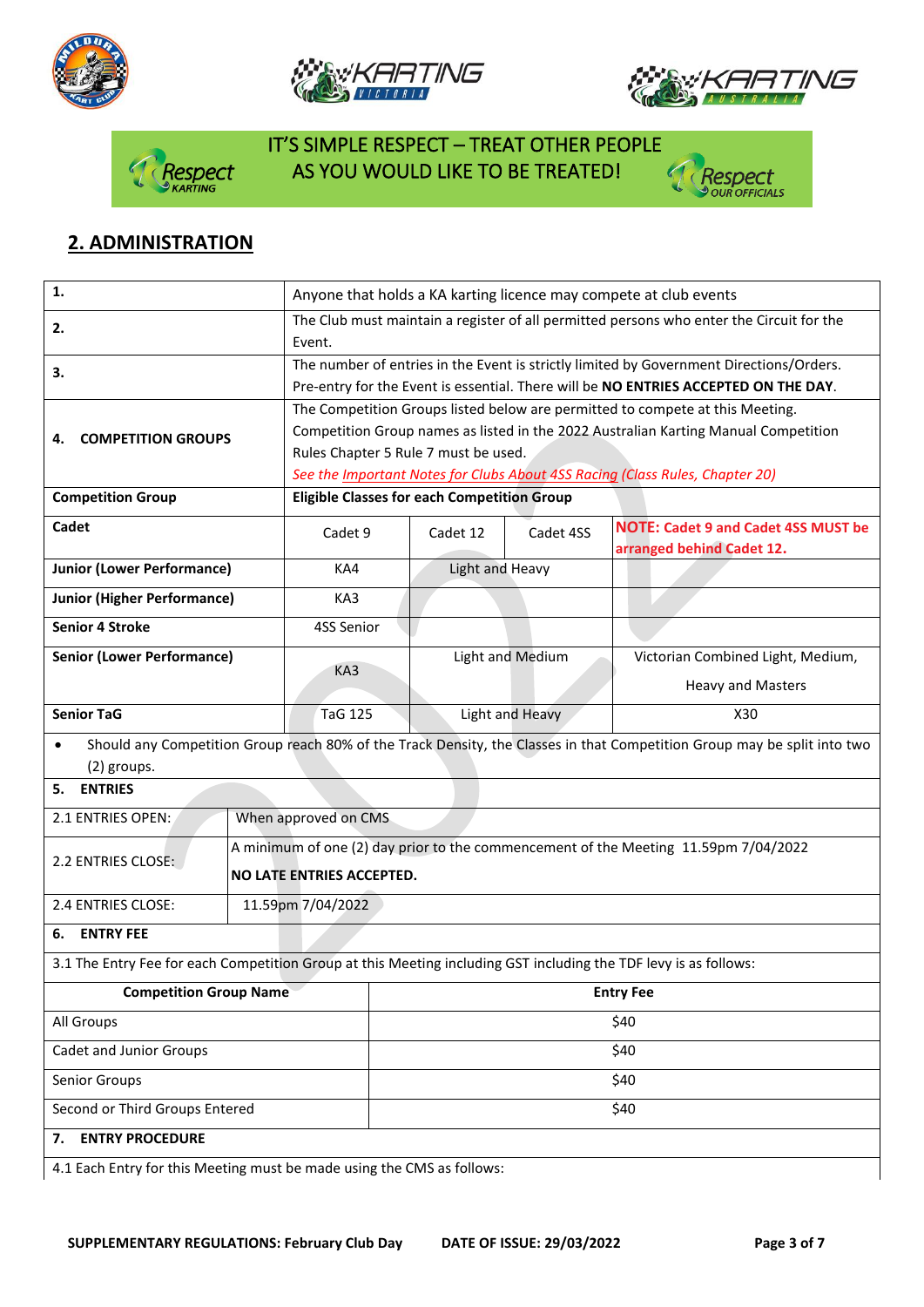







- Log on to your driver information vi[a http://www.karting.net.au/](http://www.karting.net.au/)
- Click on the licence and entries icon (top centre of the screen)
- Click on the "Enter a Race Meeting" icon
- Enter your log on details
- Under 'My Details' functions, choose 'Pre Enter Race Meeting'
- Choose the State in which the Meeting is being held
- Choose the Club who is the Organiser of the Meeting

4.2 Payment of the Entry Fee can be made as follows:

Credit card Payments can be made via CMS using SecurePay ONLY

#### **8. MINIMUM ENTRIES**

5.1 4 is the minimum number of pre-entries which must be received for each Competition Group.

5.2 If insufficient entries are received for a Competition Group to form in its own right, the Competition Group must be consolidated in accordance with the Competition Rules Chapter 1 – Rule 9.

#### **9. BRING A MATE SESSION**

6.1 A "Bring a Mate" session Will Not be conducted at this Meeting.

#### **10. TEAMS COMPETITION**

7.1 Teams Competition Will Not be conducted at this Meeting.

## **3. SPECIFIC COVID-19 RESTRICTION AND MITIGATION REQUIREMENTS**

**COVIDSafe ACTION PLAN** (When required at law) The Club has completed a COVIDSafe Action Plan and submitted it to the relevant State Government Department.All actions identified as being required to be done to create a COVIDSafe Event and Club facility must be carried out prior to and during the Event. **1. PERMITTED AND NON-PERMITTED PERSONS 1.1. No person who has symptoms consistent with COVID-19 (this includes any fever, respiratory symptoms, shortness of breath, sore throat, cough, lack of smell or fatigue) is permitted to attend the Circuit or participate in the Event. 1.2. Any person who starts to feel unwell or to exhibit symptoms of COVID-19 during the Event must immediately avoid contact with all persons at the Circuit and MUST IMMEDIATELY LEAVE the Circuit. 2.** Note – The number chosen in 2.1 must not exceed the maximum number of people permitted to gather under State Public Health Authority Orders/Directions/Regulations. **SOCIAL DISTANCING AND DENSITY REQUIRMENTS 2.1.** Essential Karting Personnel and Permitted Persons are not permitted to gather in groups greater than Choose a number while in attendance at the Event. (Delete if no limit on Group size by the State Government required) **2.2.** Government prescribed Social Distancing measures must always be observed. **2.3.** The use by Permitted Persons of any indoor facilities is strictly limited by the Density Quotient of the room as included in the Club's COVIDSafe Action Plan. **2.4.** Food service provided at the Event must fully comply with all State Public Health Authority Orders/Directions/Regulations. • Hand Hygiene must be available at all food service outlets.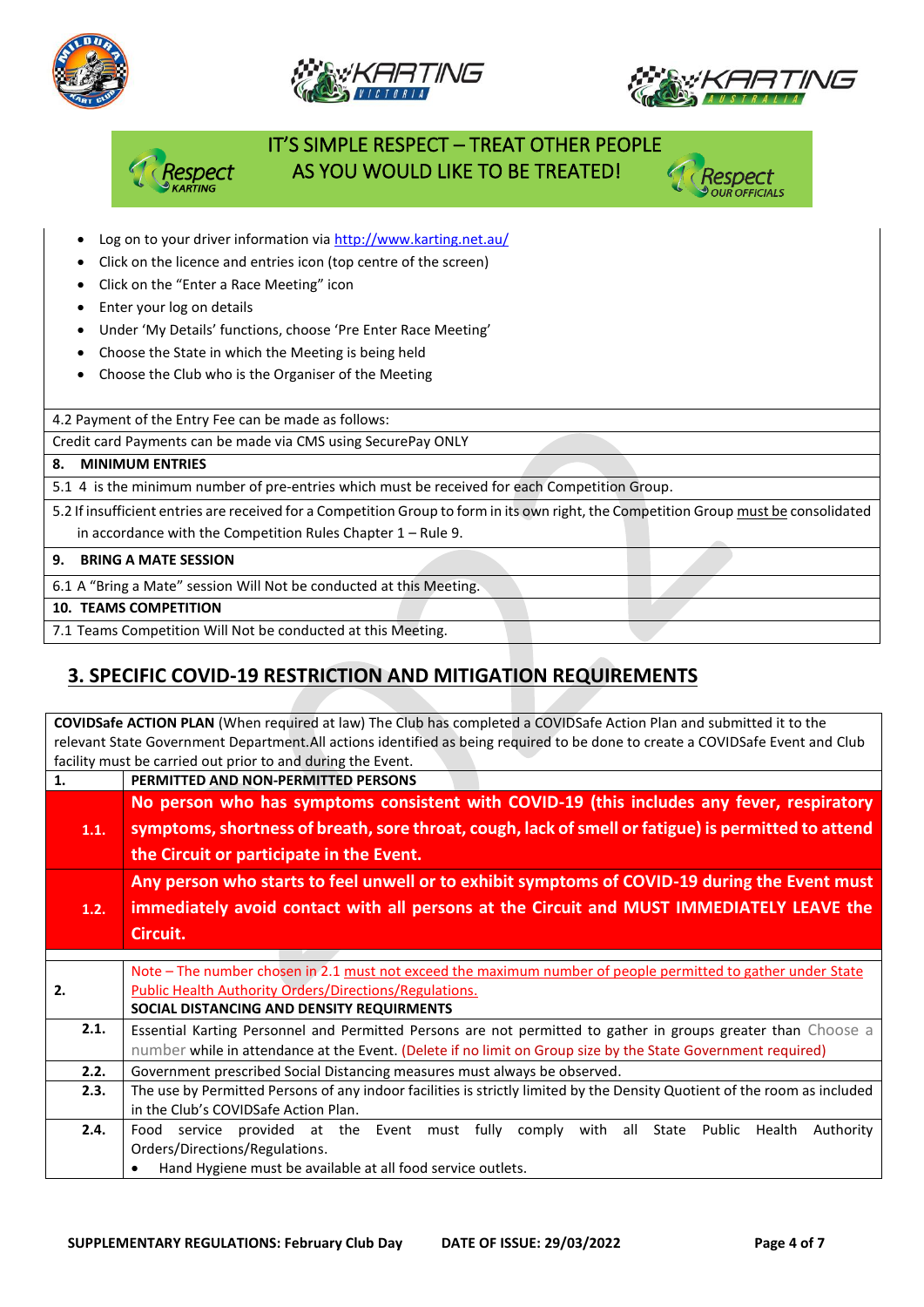







## **4. COMPETITION**

| <b>FORMAT OF RACING - CLUB COMPETITION GROUPS</b><br>1.        |                                                                                                                                                                                                                                                                                                                                                                                                                         |                                                                         |              |    |        |   |  |
|----------------------------------------------------------------|-------------------------------------------------------------------------------------------------------------------------------------------------------------------------------------------------------------------------------------------------------------------------------------------------------------------------------------------------------------------------------------------------------------------------|-------------------------------------------------------------------------|--------------|----|--------|---|--|
| 1.1                                                            | <b>Practice</b>                                                                                                                                                                                                                                                                                                                                                                                                         | 2 Practice session/s of 6 minutes will be held.                         |              |    |        |   |  |
| $1.2$                                                          | Qualifying                                                                                                                                                                                                                                                                                                                                                                                                              | There will not be timed qualifying for any other classes at this event. |              |    |        |   |  |
| 1.3                                                            | The system of gridding will be in accordance with State Regulations - Club Competition Format No.<br>16<br>H <sub>1</sub> : Random Draw<br>$\bullet$<br><b>Heats &amp; Final</b><br>H <sub>2</sub> : Random Draw<br>$\bullet$<br>H3: Points from finishing positions of Heats 1 & 2<br>٠<br>H4: Points from finishing positions of Heats 1, 2 & 3<br>$\bullet$<br>Final: Finishing positions from Heat H4:<br>$\bullet$ |                                                                         |              |    |        |   |  |
| <b>DISTANCES</b><br>2.                                         |                                                                                                                                                                                                                                                                                                                                                                                                                         |                                                                         |              |    |        |   |  |
| Heat 1                                                         |                                                                                                                                                                                                                                                                                                                                                                                                                         | 8                                                                       | Heat 2       | 8  | Heat 3 | 8 |  |
| Heat 4                                                         |                                                                                                                                                                                                                                                                                                                                                                                                                         | 8                                                                       | <b>Final</b> | 10 |        |   |  |
| <b>ACCESS TO CIRCUIT</b><br>3.                                 |                                                                                                                                                                                                                                                                                                                                                                                                                         |                                                                         |              |    |        |   |  |
| 3.1                                                            | Competitors will be permitted to enter the Circuit from 4pm on 9/04/2022                                                                                                                                                                                                                                                                                                                                                |                                                                         |              |    |        |   |  |
| <b>DRIVERS BRIEFING</b><br>4.                                  |                                                                                                                                                                                                                                                                                                                                                                                                                         |                                                                         |              |    |        |   |  |
| 4.1                                                            | Drivers Briefing notes will be advised in an electronic format OR over the PA system to all Competitors. Any<br>questions should be directed to the Chief Steward prior to the start of Competition.                                                                                                                                                                                                                    |                                                                         |              |    |        |   |  |
| <b>SCRUTINEERING</b><br>5.                                     |                                                                                                                                                                                                                                                                                                                                                                                                                         |                                                                         |              |    |        |   |  |
| 5.1                                                            | All Competitors will be required to complete an electronic Scrutineering Form<br>https://kartingaustralia.wufoo.com/forms/ka-scrutineering-record-mildura/                                                                                                                                                                                                                                                              |                                                                         |              |    |        |   |  |
| 5.2                                                            | This form will be submitted to the Race Secretary in an electronic format.                                                                                                                                                                                                                                                                                                                                              |                                                                         |              |    |        |   |  |
| Scrutineering Stickers will be available for collection<br>5.3 |                                                                                                                                                                                                                                                                                                                                                                                                                         |                                                                         |              |    |        |   |  |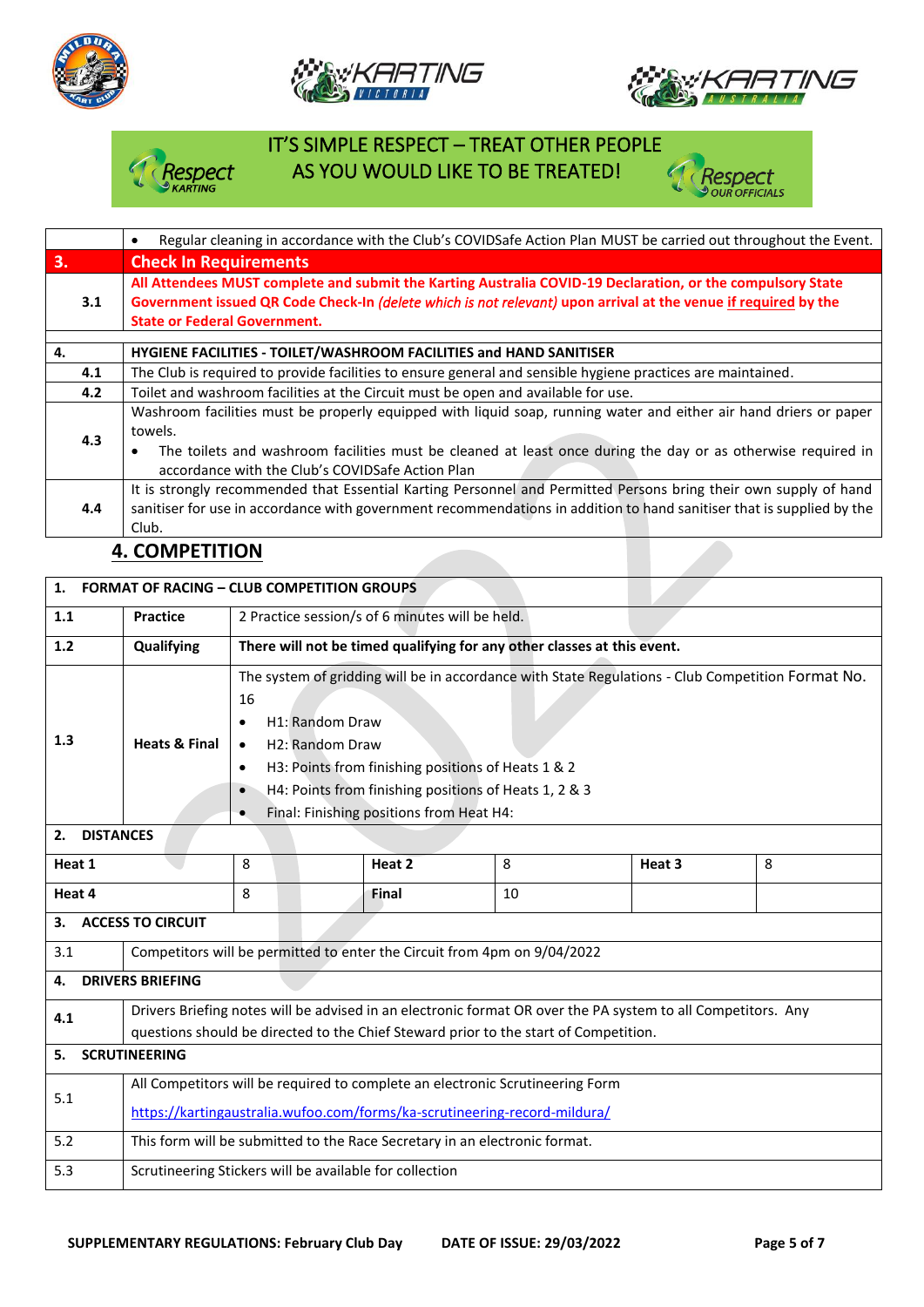







## **5. CIRCUIT SPECIFIC REQUIREMENTS**

| $\mathbf{1}$ | <b>PADDOCK ALLOCATION</b>                                                                                                                                                             |
|--------------|---------------------------------------------------------------------------------------------------------------------------------------------------------------------------------------|
|              | Paddock allocation Will Not will occur for the Meeting                                                                                                                                |
| 2.           | <b>MEDICAL SERVICES</b>                                                                                                                                                               |
| 2.1.         | Any Medical assistance that is required outside of the operating hours when Kart's are not on the Race Track please<br>contact 000. The address to give to the Emergency Services is: |
|              | "Your Specific Location"                                                                                                                                                              |
|              | Mildura Kart Raceway                                                                                                                                                                  |
|              | 3325 Walnut Avenue, Mildura South, 3501, Vic                                                                                                                                          |
| 3.           | <b>KART RETRIEVAL</b>                                                                                                                                                                 |
| 3.1.         |                                                                                                                                                                                       |
|              | Pit Crew with trolleys Will Not be given access to the Circuit during Qualifying and Racing.                                                                                          |
| 3.2.         | Retrieval of Karts is at the discretion of the Clerk of the Course                                                                                                                    |
| 3.3.         | Pit Crew must only enter the Circuit when permitted by the Grid Marshal or the Clerk of the Course and then only if<br>wearing a HIGH VISIBILITY SAFETY VEST on the upper torso.      |
| 3.4.         | Karts can be retrieved via OUT-grid with permission/direction from Officials                                                                                                          |
| 4.           | <b>ADDITIONAL VENUE REQUIREMENTS</b>                                                                                                                                                  |